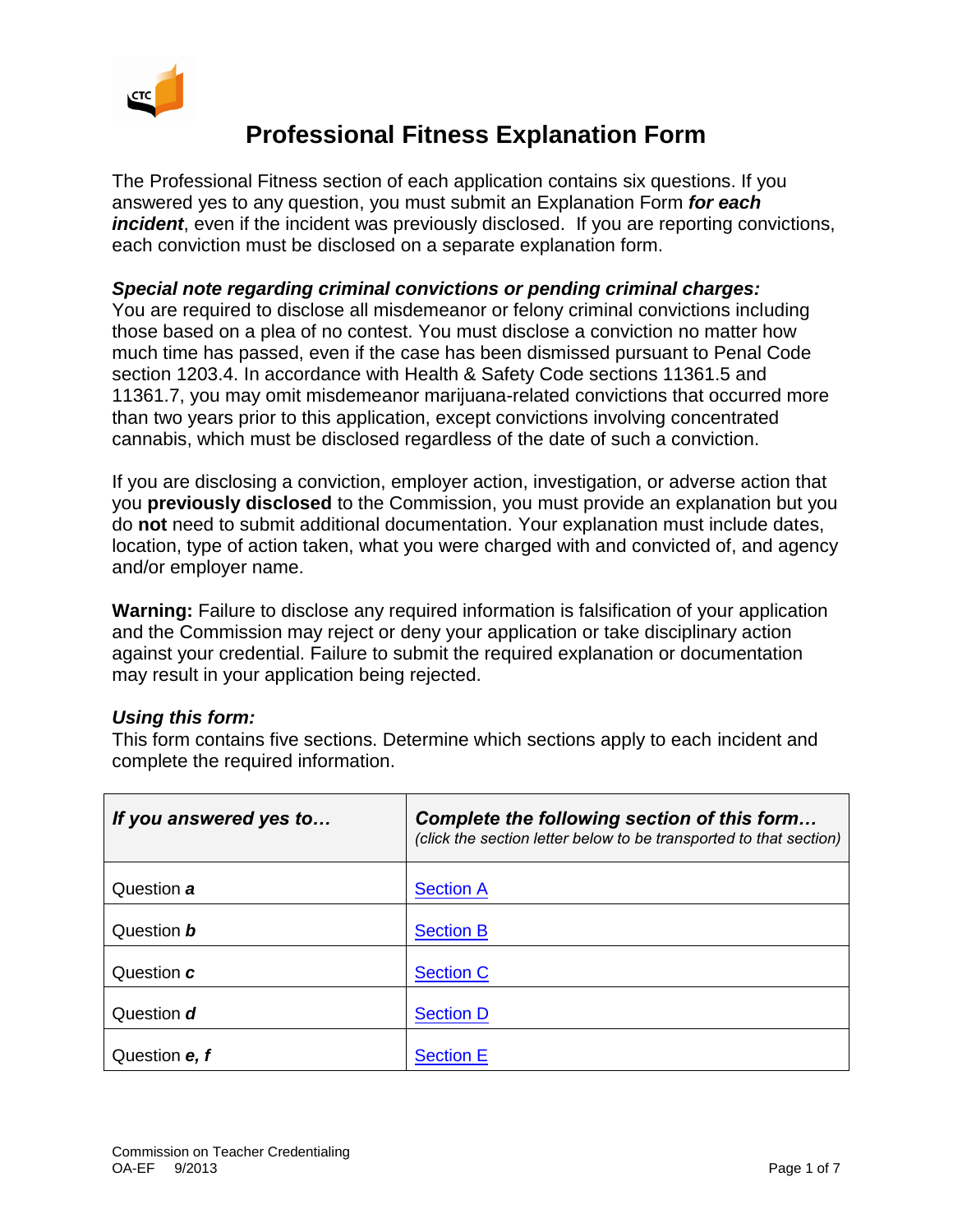<span id="page-1-0"></span>**Section A:** Required information for yes answer to Professional Fitness Question a.

**NOTE:** You must provide copies of the following documents regarding the action below: district investigation reports, police reports, Statement of Charges, Accusations, request for hearing, final decision, letter of resignation or retirement, settlement agreements, and/or any other related documents. Failure to provide documentation will result in your application being denied.

| For question a, indicate the action taken: |                  |
|--------------------------------------------|------------------|
| <b>Dismissed</b>                           | Effective date:  |
| Retired                                    | Effective date:  |
| Resigned                                   | Effective date:  |
| Non-reelected                              | Effective date:  |
| Suspended without pay                      | Effective dates: |

| Name of employer at time of<br>action: |                               |
|----------------------------------------|-------------------------------|
| Address:                               |                               |
| Telephone<br>number:                   | Contact person<br>(if known): |

Describe in detail the incident(s) that resulted in the above action (attach additional sheets if necessary):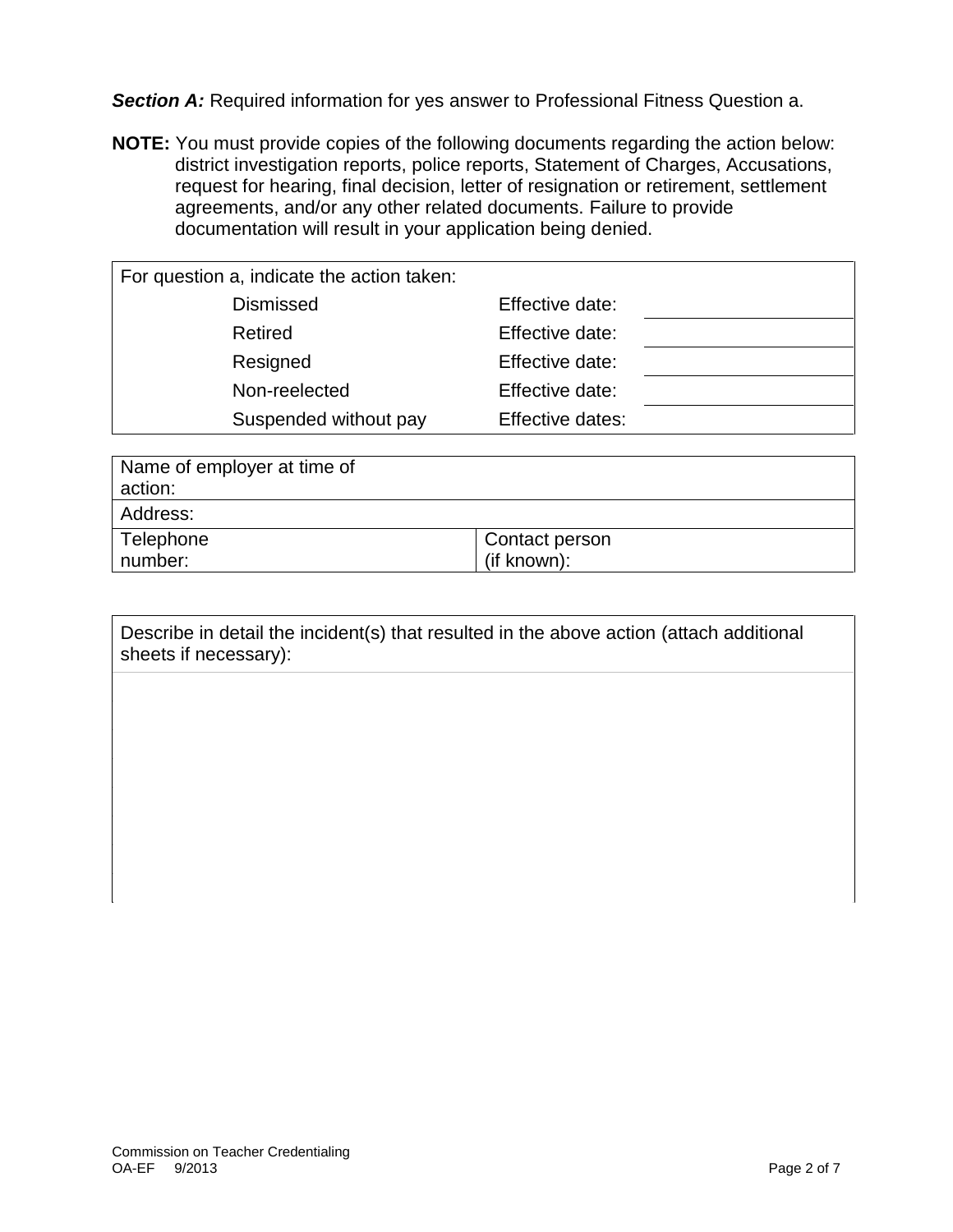<span id="page-2-0"></span>**Section B:** Required information for yes answer to Professional Fitness Question b.

**NOTE:** You must provide a copy of the investigative report and a certified copy of the court docket regarding the incident(s) below. Failure to provide documentation will result in the rejection of your application.

Was the conviction dismissed or expunged pursuant to California Penal Code section 1203.4 or if an out-of-state conviction, that jurisdiction's comparable statute? If yes, provide a certified copy of the dismissal.

Was a felony reduced to a misdemeanor under California Penal Code section 17(b), or if an out-of-state conviction, that jurisdiction's comparable statute? If yes, provide a certified copy of the reduction.

Date of offense:

List the code section(s) violated, including whether each count was a misdemeanor or a felony:

Location of offense:

Name of law enforcement agency:

Jurisdiction (name of court):

Convicted by:

Jury trial Guilty plea

Court trial No contest or nolo contendere plea

Sentence and conditions of probations, if any:

Describe the incident(s) leading to your arrest and conviction in detail (attach additional sheets if necessary):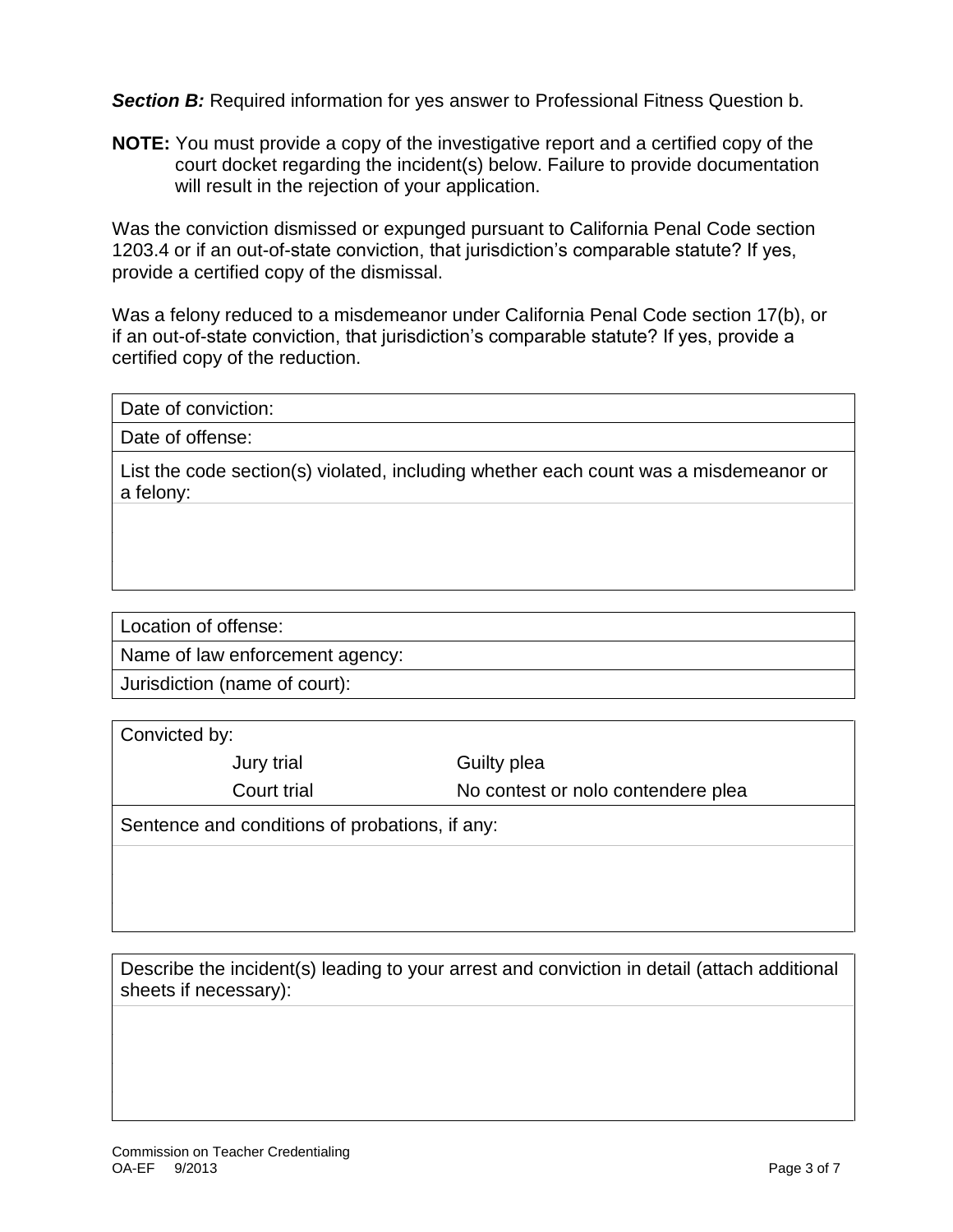<span id="page-3-0"></span>**Section C:** Required information for yes answer to Professional Fitness Question c.

**NOTE:** You must provide a copy of the investigative report and a certified copy of the court docket (if any) regarding the incident(s) below. Failure to provide documentation will result in the rejection of your application.

| Provide an explanation of inquiry or investigation:        |  |  |
|------------------------------------------------------------|--|--|
|                                                            |  |  |
|                                                            |  |  |
|                                                            |  |  |
| What is the current status of the inquiry or investigation |  |  |

Ongoing (when was the investigation started):

Completed (when):

## Location:

Name of agency, department, or law enforcement agency conducting the inquiry or investigation:

Jurisdiction (name of court):

| Were children involved: | <b>No</b> | Yes |
|-------------------------|-----------|-----|
| If yes, indicate how:   |           |     |
|                         |           |     |
|                         |           |     |
|                         |           |     |

| Did the incident(s) occur on school grounds: | No | Yes |
|----------------------------------------------|----|-----|
| If yes, what school and school district:     |    |     |

Describe the incident(s) resulting in the inquiry or investigation in detail (attach additional sheets if necessary):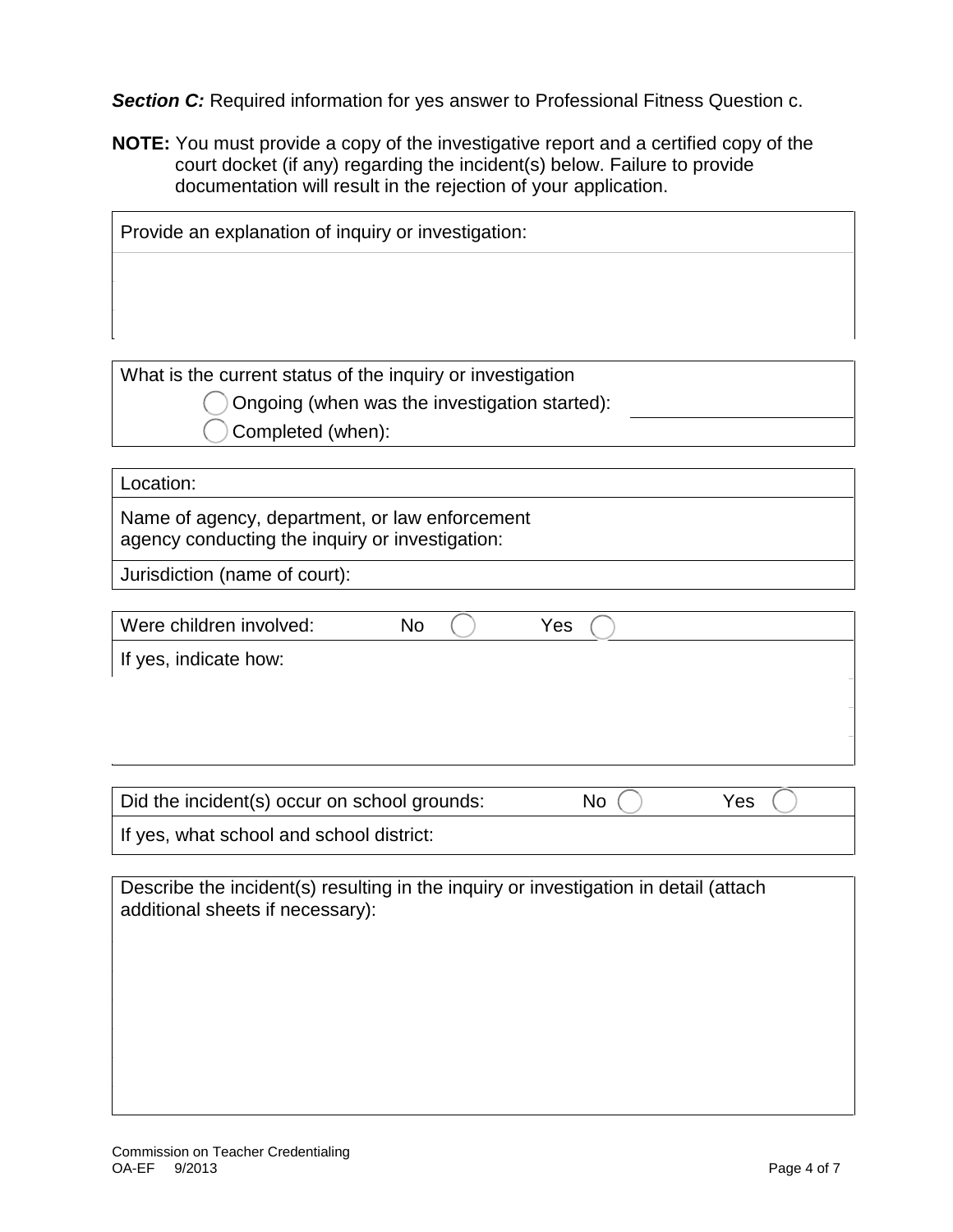<span id="page-4-0"></span>**Section D:** Required information for yes answer to Professional Fitness Question d.

**NOTE:** You must provide a copy of the investigative report and a certified copy of the court docket (if any) regarding the incident(s) below. Failure to provide documentation will result in the rejection of your application.

| List the pending charges, including whether each count is a misdemeanor or felony: |  |  |  |  |
|------------------------------------------------------------------------------------|--|--|--|--|
|                                                                                    |  |  |  |  |
|                                                                                    |  |  |  |  |
|                                                                                    |  |  |  |  |

In what jurisdiction (court) are the charges pending? Date(s) of alleged criminal conduct Name of arresting or investigating agency:

| Were children involved: | No | Yes |  |
|-------------------------|----|-----|--|
| If yes, indicate how:   |    |     |  |
|                         |    |     |  |
|                         |    |     |  |

| Did the incident(s) occur on school grounds: | No | Yes |
|----------------------------------------------|----|-----|
| If yes, what school and school district:     |    |     |

Describe the incident(s) resulting in the filing of these charges in detail (attach additional sheets if necessary):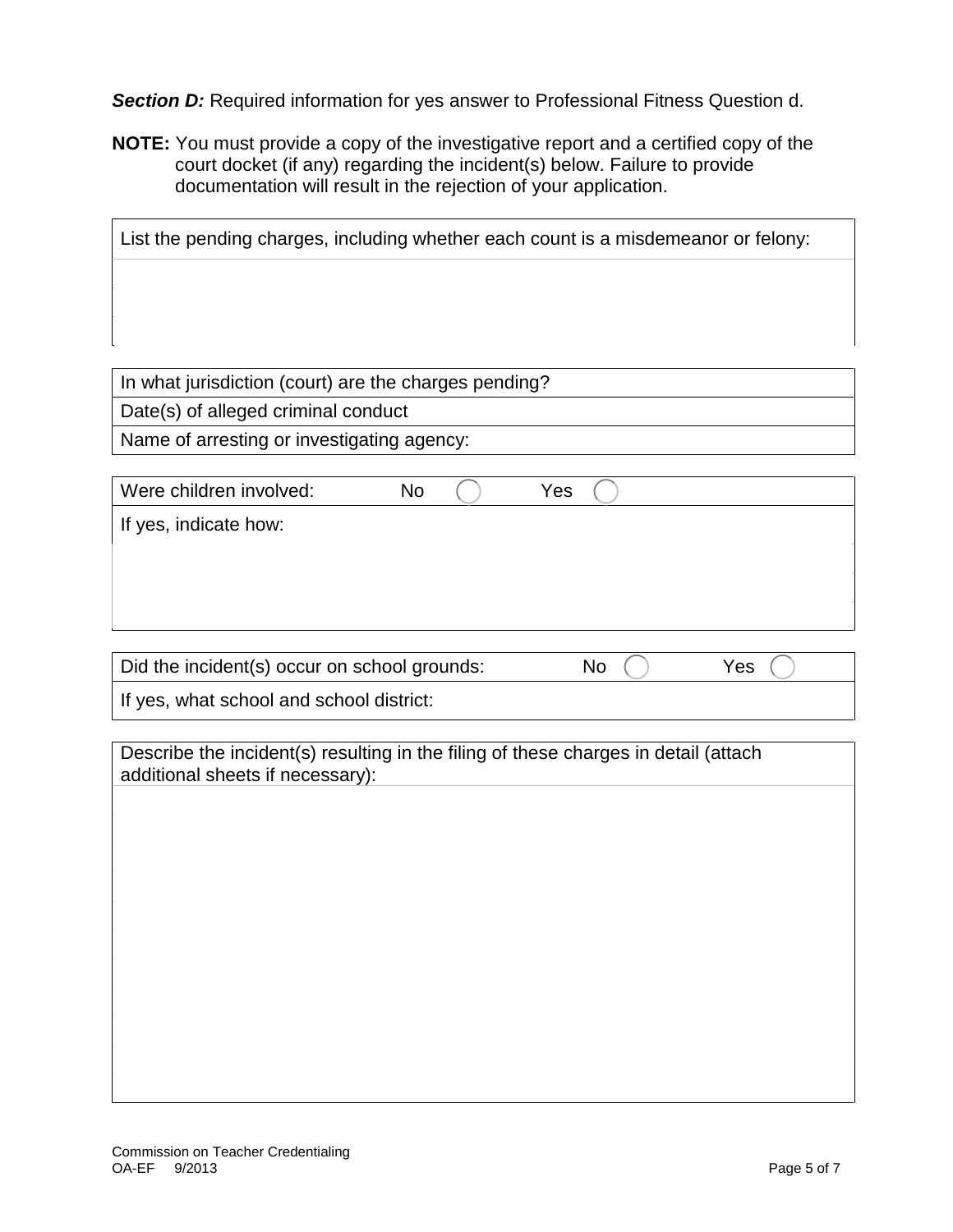<span id="page-5-0"></span>**Section E:** Required information for yes answer to Professional Fitness Question e or f.

**NOTE:** You must provide a copy of any documents provided to you by the agency that took the action described below. Failure to provide documentation will result in the rejection of your application.

| List the applicable license(s) or credential(s): |                  |           |
|--------------------------------------------------|------------------|-----------|
| License number(s):                               |                  |           |
| Action(s) taken:                                 |                  |           |
| <b>Private Admonition</b>                        | Date:            |           |
| <b>Public Reproval</b>                           | Date             |           |
| Suspension                                       | Dates:           | How Long? |
| Fine                                             | Date:            | Amount?   |
| Revocation                                       | Date:            |           |
| Denial of application                            | Date:            |           |
| - Were you subsequently granted?                 | <b>YES</b><br>NO | When?     |
| Probation (provide the term)                     |                  |           |
| Other Explain:                                   |                  |           |

| Agency's name: |                |
|----------------|----------------|
| Address:       |                |
| Telephone      | Contact person |
| number:        | (if known):    |

| Location of misconduct: |     |     |
|-------------------------|-----|-----|
| Were children involved: | No. | Yes |
| If yes, indicate how:   |     |     |
|                         |     |     |
|                         |     |     |
|                         |     |     |